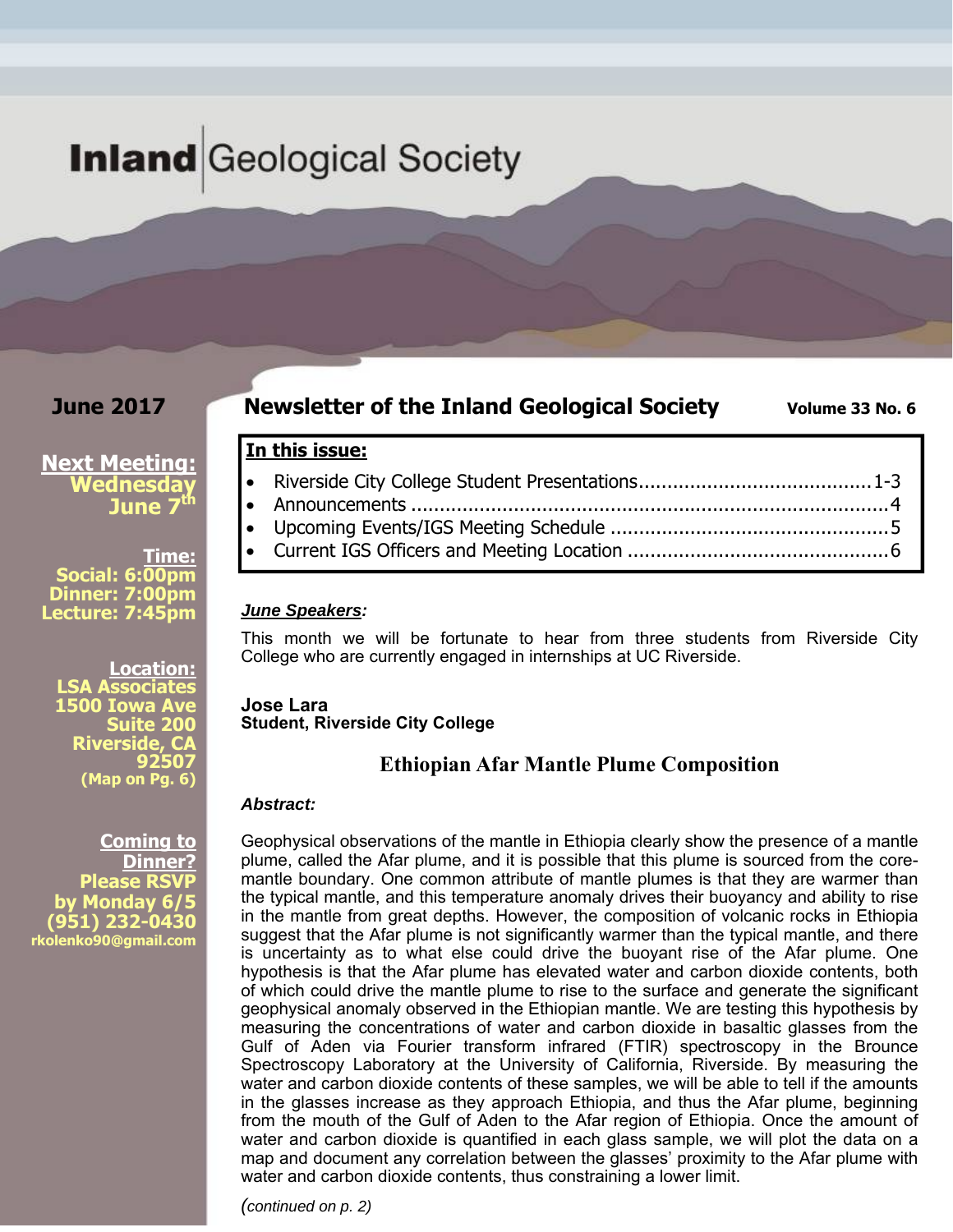## *June Speakers:*

(*continued from p. 1)*

### **Jose Lara Student, Riverside City College**

## *Biography:*

Jose is currently attending Riverside City College to complete prerequisite courses for a geology major. He intends to apply to UC Riverside in the fall. His favorite outdoor activity is hiking, which he would compete in if it were a competitive sport. He is also an avid photographer and has the beginnings of a respectable shoebox rock collection.

**Astrid Garcia Student, Riverside City College** 

## **Inverse Modelling for Worldwide Earthquakes**

### *Abstract:*

Inverse models for global earthquakes are produced using data collected by Sentinel-1 TOPS InSAR (Interferometric Synthetic Aperture Radar). An inverse model uses the data to retrieve parameters such as strike, dip, rake, and slip using the nonlinear inversion algorithm OKINV 3.16. These models are of interest because they provide pertinent information about the earthquakes; in addition, since there are data uncertainties, that data is masked out and through the inversion process a large model space is searched for an appropriate model with a small misfit. The first step in producing these models is to process the data collected by Sentinel-1 into interferograms, which are patterns formed by wave interference. The coherence of each interferogram depends on atmospheric noise, the presence of aftershock earthquakes, and vegetation density, which all affect the signal. Once an earthquake is clearly identified, the inverse earthquake modelling process can begin. Thus far, inverse models have been produced for earthquakes that have occurred near Huarichancara, Peru; Machaze, Mozambique; Sary-Tash, Kyrgyzstan; and Yilkiqi, China. There are other earthquakes currently in the process of being modelled. Radar cannot obtain precise readings that penetrate deep into earth's surface and the earthquakes needed to be onshore so that data could be gathered. Therefore, earthquakes chosen for modelling were located onshore worldwide, had a depth less than approximately twenty kilometers, and were of about magnitude five through seven. Background details on each earthquake are also being gathered, including the number of casualties and any infrastructure damage. Ultimately, the information acquired from inverse earthquake modelling contributes to the further development of SAR technology. The data processed will be presented at a workshop in Helsinki, Finland later this year.

### *Biography:*

Astrid has a considerable fascination with the science of her planet. She has multiple geology-related interests which range from hiking and rock hounding to making pottery. She is transferring to UC Riverside in the fall of this year to complete a bachelor of science degree in geology. Currently, Astrid is assisting UC Riverside Associate Professor Gareth Funning in compiling inverse models for earthquakes around the globe.

(*continued on p. 3)*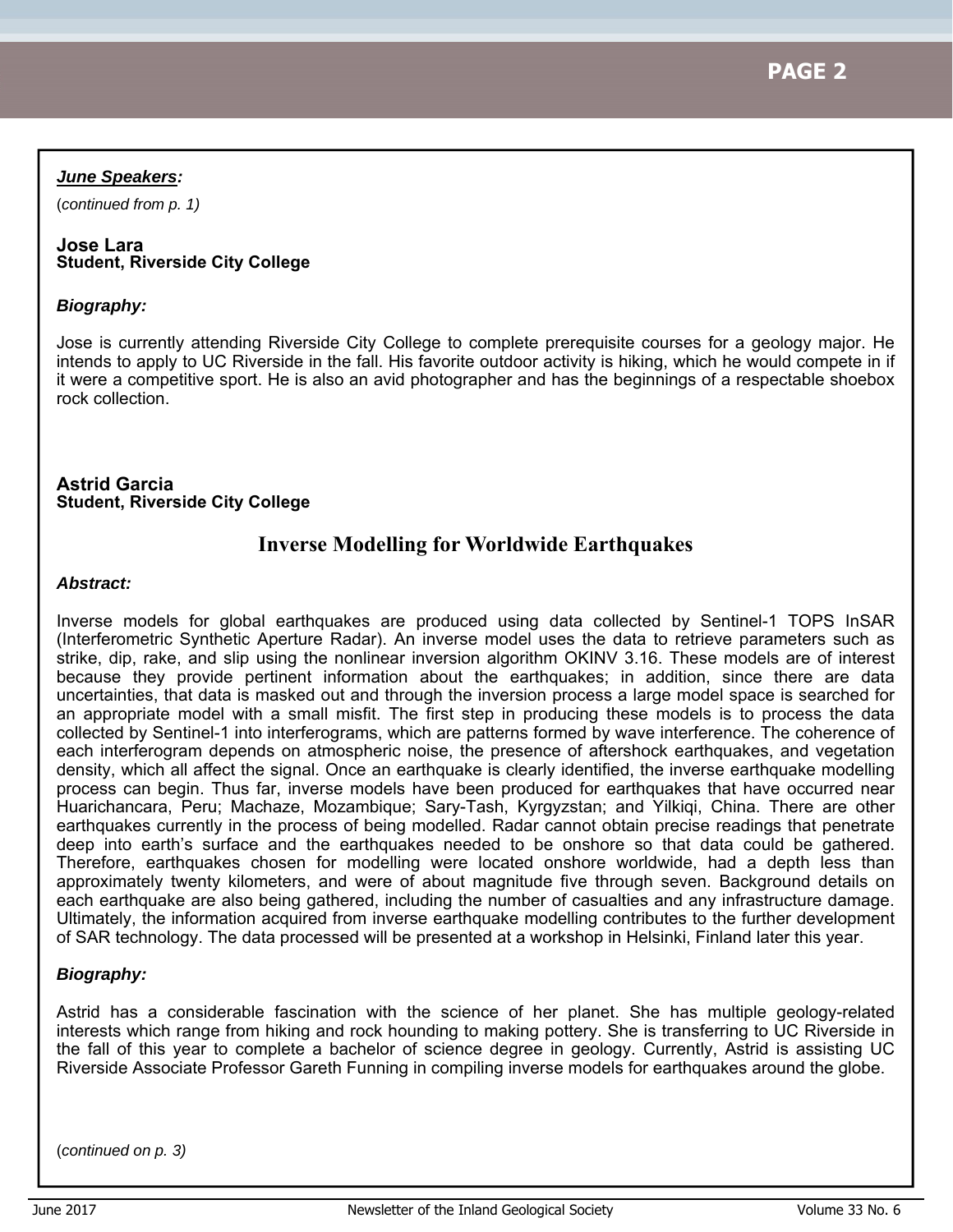**PAGE 3**

### *June Speakers:*

(*continued from p. 2)*

#### **Hunter Steinmuller Student, Riverside City College**

## **(Topic to Be Announced)**

### *Biography:*

Hunter is a geology major interested in geomorphology. He will be transferring to UC Riverside in the Fall of 2018. Hunter works as a kiln tech for a ceramics studio and also creates pottery. He enjoys cycling and hiking.

## *Many Thanks!*

This year IGS has had a large turn-over in board membership as those serving have gone on to new pursuits. At this time, we would like to express our heartfelt thanks to those members who have volunteered their time and talents to serve as Officers of the Inland Geological Society.

### **RETIRING BOARD MEMBERS:**

**Rob Johnson**, Co-President

**Crystal Bair**, Secretary

**Steve Mains**, Membership Chairman

**Shelby Barker**, Newsletter Editor

**Marina West**, Web Mistress

**Ernie Roumelis**, Web Master

We appreciate all you have done to make IGS a great organization and professional resource and wish you the best in your future endeavors!

Due to the need for an immediate replacement to fill the position of Secretary, Rachel Kolenko has been approved by the board without a membership vote. Her name will appear on the ballot at the end of the year for membership ratification. Other appointments include Kirby Roucher as Membership Chairman and Scott Orton as Web Master.

女女女女女女女女女女女女女女女女女女女女女女女女女女女女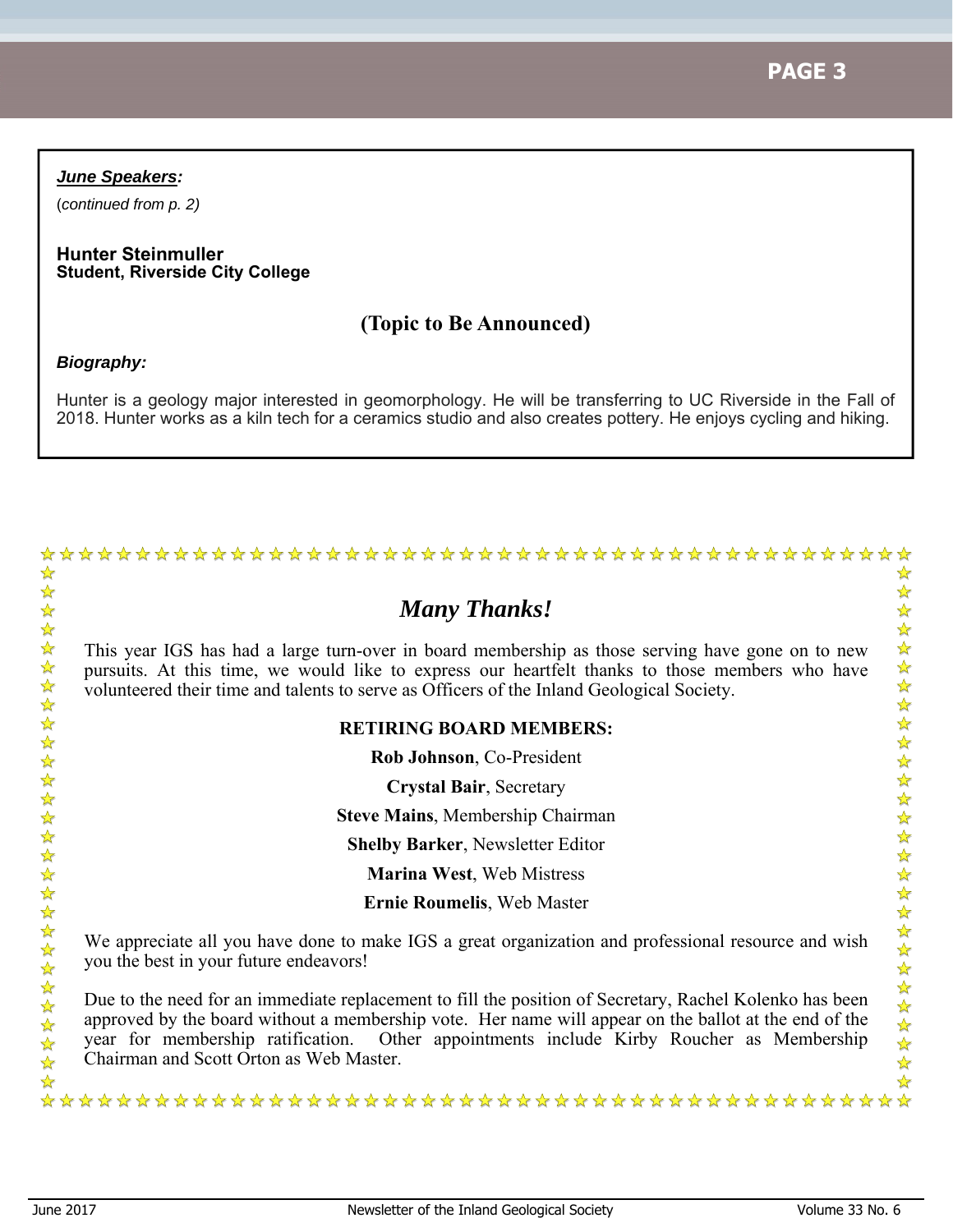## **Announcements**

## **Latest Preliminary Alquist-Priolo Maps from California Geological Survey**

The California Geological Survey recently issued, on December 15, 2016, preliminary AP maps for the **Los Angeles, Mount Wilson and El Monte quadrangles**. These are likely to be adjusted over the coming months as practitioners and specialists chime in. But for now they are the basis for where fault studies need to be conducted along the Raymond fault zone. According to our correspondence with City of Los Angeles geotechnical reviewers, these state maps take precedence and supersede city maps. It appears the much-anticipated AP Map for the **Beverly Hills quadrangle** is in its final stages of development for use as a basis of geologic and geotechnical studies in west Los Angeles. Stay tuned for updates and check in with the CGS website. Follow the link to download the maps, now available free online: http://www.conservation.ca.gov/cgs/rghm/ ap.

## **Invitation to Submit Photos**

**Do you have an interesting photo to share?** IGS would like to begin publishing photographs submitted by members of **geologic localities or items of interest.** Subjects may include field site geology, field trip localities, mineral specimens, water issues, etc. Be creative! Photos must be your own work product. Submit your exemplary photo with your name, the approximate date and location, and a short (paragraph) description of the photo to any IGS board member for consideration for publication in an upcoming newsletter.

## **Links to Publications**

Each month, Greg Johnson brings published articles to the IGS meeting which may be of interest to members. Selected articles can be accessed in electronic form at ftp:// dpwftp.co.la.ca.us/pub/GMED/geology/NGWA/.

Thanks, Greg, for making these articles available!

## **For Those Working on Residential/Commercial Development in Los Angeles County**

The Geotechnical and Materials Engineering Division (GMED) of the County of Los Angeles Department of Public Works is now accepting Building and Grading permit application document submittals through a web application at the following URL: https://dpw.lacounty.gov/apps/esubmissions/ gme/default.aspx. Permit applications must be filed with Building and Safety before documents can be submitted to GMED because a plan check application number must be provided on the upload screen. First-time users are required to create a site login, which facilitates future submittals and provides contact information should it be determined that additional information is needed to process the submittal. Documents submitted through the web portal include consultant's reports, building/grading plans, permit applications, fee receipts, etc., and must be in Adobe PDF format. Submittal of hard copy (paper) documents to GMED is no longer required. The web application will not accept plan check application numbers for applications filed through Land Development Division and some Contract Cities.

For information on submitting these projects, or for any other questions, please contact GMED at GMEDSubmittals@dpw.lacounty.gov, or (626) 458-4923.

## **BPELSG Has TAC Vacancies**

The California Board for Professional Engineers, Land Surveyors and Geologists (BPELSG) is currently accepting applications to fill vacancies on its Geology and Geophysicist Technical Advisory Committees (TACs). Please visit their website for more information at www.bpelsg.ca.gov, or contact Laurie Racca at Laurie.Racca@dca.ca.gov or (916) 263-2406.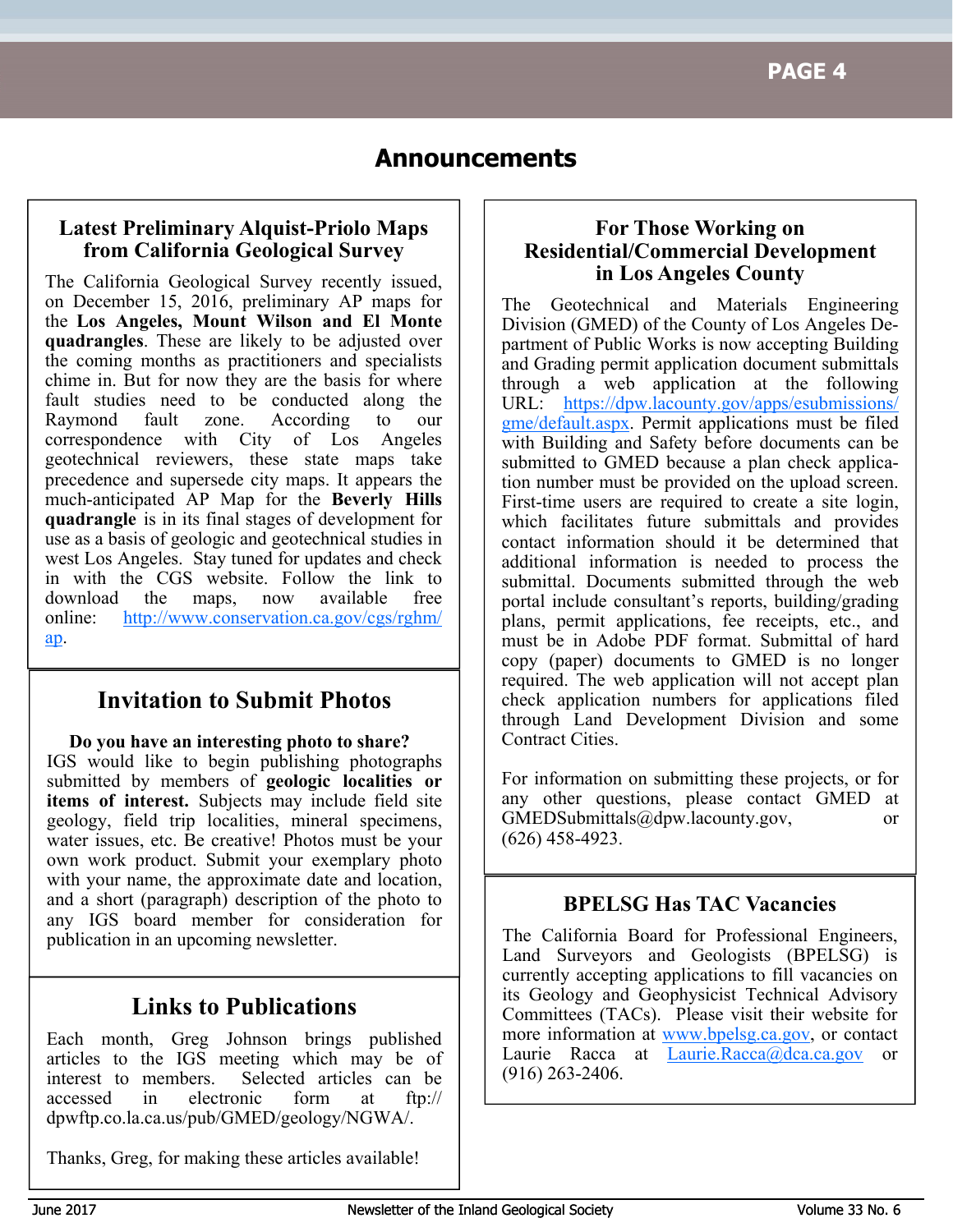## **Upcoming Meetings/Events**

## **Inland Geological Society**

The Inland Geological Society typically meets the first Wednesday or Thursday of each month. We will take hiatus in July to accommodate the Independence Day holiday. Watch for the August newsletter for information about our next meeting. For more information, visit our website at www.inlandgeo.org.

## **South Coast Geological Society**



Monthly dinner meetings are typically the 1st Monday of the month at The Hilton DoubleTree Hotel, 7 Hutton Centre Drive, Santa Ana. On Monday, June<br>5th, Robert Leeper, PhD Robert Leeper, PhD candidate at UC Riverside, will

present *"*Newly identified seismic hazards along the Newport-Inglewood fault zone: Evidence for repeated late Holocene coseismic subsidence events in the Seal Beach saltmarsh." For more information, visit the association website at www.southcoastgeo.org.

## **AEG—Southern California Section**



On Tuesday, June 13th, AEGSC and ASCE will co-host a joint meeting at Stevens' Steak and Seafood in Commerce. William Kane will present "Mitigating Debris Flow Hazards on California Hillsides." For more information, visit the

association website at www.aegsc.org.

## **AEG—Inland Empire Chapter**



Monthly dinner meetings are typically the third Wednesday of the month at Pinnacle Peak Steakhouse, 2533 S. La Cadena Drive, Colton. On Wednesday, June 21st, Dr. Jonathan C. Matti, Geologist

with the US Geological Survey, will present "San Gorgonio Pass — Where It All Comes Together." Cost: \$10 for students with current ID, \$25 with reservation, or \$30 at the door. For more information, visit the association website at www.aegsc.org/chapters/ inlandempire.

## **San Diego Association of Geologists**



## **Los Angeles Basin Geological Society**



Monthly lunch meetings are typically the 4th Thursday of the month from 11:30 am to 1:00 pm at the Willow Street Conference Center, 4101 E. Willow Street, Long Beach. On June 22nd, Bill Bartling, California Department of Conservation/DOGGR, will pre-

sent "Organizational Renewal Plan and Update on Regulatory Progress and Impacts.*"* For more information, visit the association website at www.labgs.org.

## **AEG—60th Annual Meeting**



Registration is now open for the<br>AEG 60th Annual Meeting, 60th Annual Meeting, scheduled for September 10-16, 2017, Antlers Hotel, Colorado<br>Springs, Colorado, For more Springs, Colorado. information and updates, go to www.AEGAnnualMeeting.org.

## **Geological Society of America (GSA) Annual Meeting**

Registration will open in June for the GSA Annual Meeting, scheduled for October 22-25, 2017, at the Washington State Convention Center, Seattle, Washington. For more information and updates, go to www.geosociety.org/AnnualMeeting.

## **Rock & Gem Shows—various locations**

Various rock and mineral shows will be held throughout So. California. To find one near you, visit www.rockngem.com, then select the Show Dates tab.